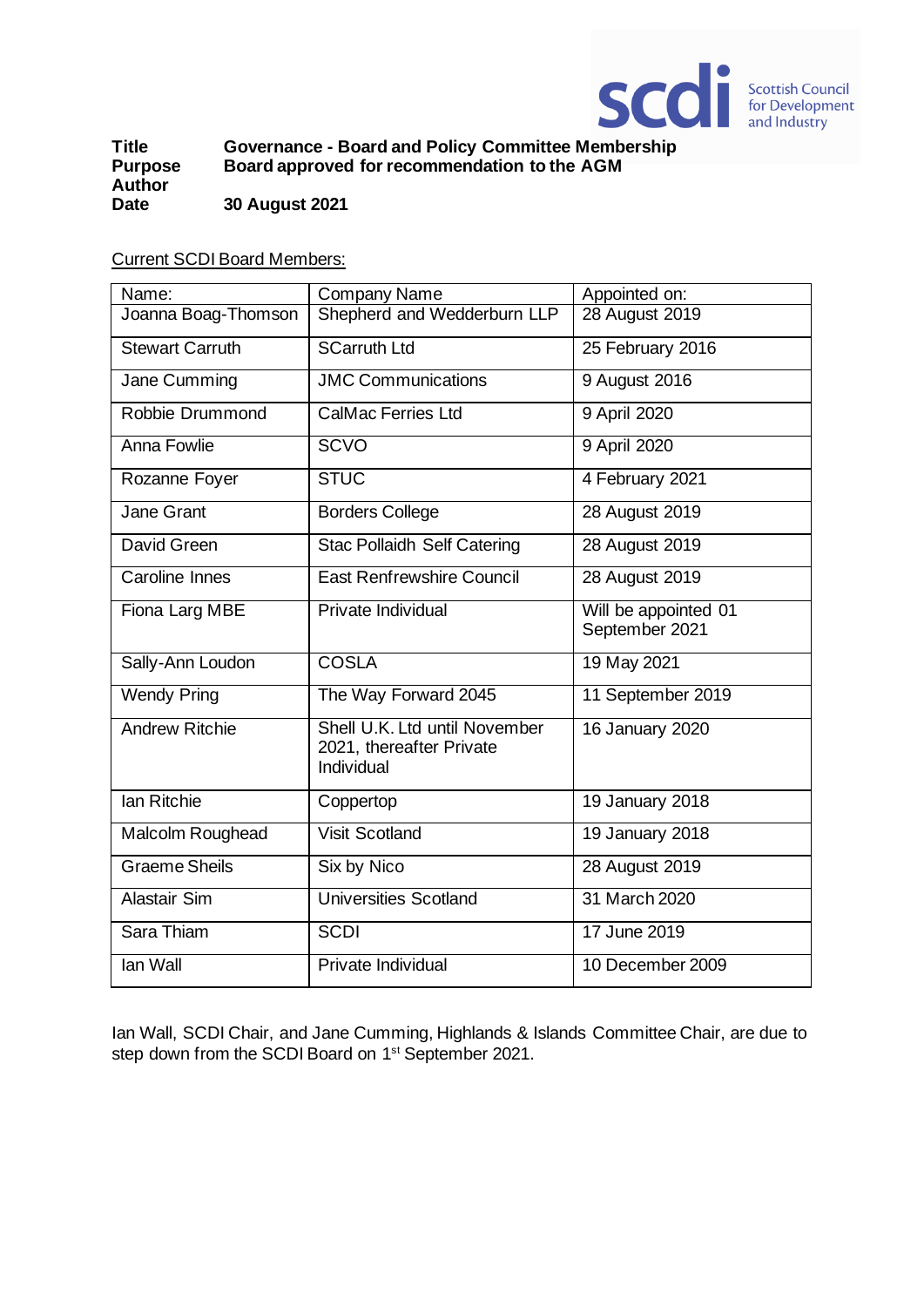Current Policy Committee Members:

| <b>Alastair Ross</b>      | <b>Association of British Insurers</b>                                          |  |
|---------------------------|---------------------------------------------------------------------------------|--|
| <b>William Dowson</b>     | Bank of England                                                                 |  |
| Jane Grant                | <b>SCDI Board</b>                                                               |  |
| Kathryn McKee             | BP p.l.c.                                                                       |  |
| David Lonsdale            | <b>British Retail Consortium</b>                                                |  |
| <b>Mark Dames</b>         | <b>BT</b> Scotland                                                              |  |
| Robbie Drummond           | <b>SCDI Board</b>                                                               |  |
| Douglas Smith             | <b>CBRE Ltd</b>                                                                 |  |
| <b>Graham Paterson</b>    | <b>City Building LLP</b>                                                        |  |
| Paul Lawrence             | <b>City of Edinburgh Council</b>                                                |  |
| <b>Roy Gardner</b>        | <b>City of Glasgow College</b>                                                  |  |
| <b>Shona Struthers</b>    | <b>Colleges Scotland</b>                                                        |  |
| <b>Ian Ritchie</b>        | <b>SCDI Board</b>                                                               |  |
| <b>Steven Heddle</b>      | <b>COSLA</b>                                                                    |  |
| <b>Esther Black</b>       | <b>Crown Estate Scotland</b>                                                    |  |
| David Green               | <b>SCDI Board</b>                                                               |  |
| lan Smith                 | Diageo Scotland Limited                                                         |  |
| Steven Henderson          | Dumfries and Galloway Housing Partnership (DGHP)                                |  |
| Caroline Innes            | <b>SCDI Board</b>                                                               |  |
| Maggie Morrison           | <b>Hi55</b>                                                                     |  |
| <b>Carroll Buxton</b>     | <b>Highlands and Islands Enterprise</b>                                         |  |
| <b>Graeme Dodds</b>       | Jacobs UK Ltd                                                                   |  |
| Jane Cumming              | Chair, Highlands & Islands Committee                                            |  |
| <b>Caroline Donaldson</b> | Kynesis Coaching                                                                |  |
| Duncan Osler              | MacRoberts LLP                                                                  |  |
| lan Wall                  | Chair, SCDI Board                                                               |  |
| Fiona Larg                | Incoming Chair, Highlands & Islands Committee                                   |  |
| Luca Corradi              | Net Zero Technology Centre (formerly the Oil & Gas<br><b>Technology Centre)</b> |  |
| <b>Scott Walker</b>       | <b>NFU Scotland</b>                                                             |  |
| Ken Ross                  | Ross Developments & Renewables Ltd                                              |  |